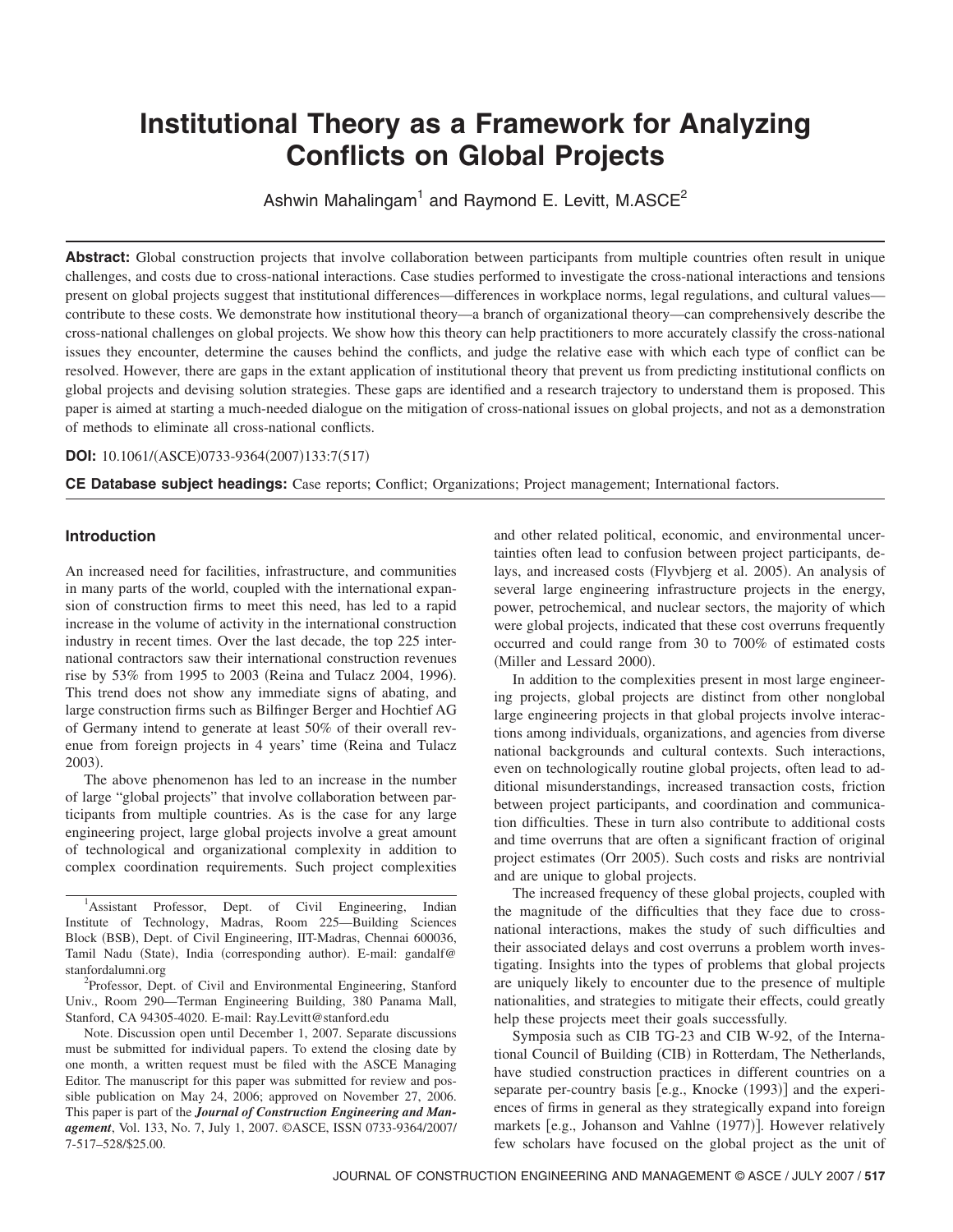analysis. Of the few scholars who have studied the unique management challenges of cross-national interactions for global engineering and construction projects [e.g., Abeysekera (2003); Pheng and Leong (2000); Phua and Rowlinson (2004)], the majority [e.g., Abeysekera (2003); Pheng and Leong (2000)] have focused mainly on ways in which cognitive or value-based cultural differences between national groups affect global projects (Hofstede 1991; Trompenaars and Hampden-Turner 1998).

Although the cultural parameters these scholars considered are useful in explaining some of the unique conflicts that occur on global projects, they suffer from significant limitations. The cultural parameters considered in earlier studies adopt a monolithic view of culture and ascribe the same characteristics to all participants from a given national group. No attempt is made to distinguish the culture of an engineer from that of a lawyer, or of an engineer who has worked abroad and has thereby gained crucial experience from the culture of an engineer from the same country who has not.

Contextual variables specific to a particular setting—in our case, characteristics specific to engineering projects, such as specific engineering work practices related to quality practices, safety practices and so on—as well as the differences in these variables across national groups and the consequent problems they cause, are usually ignored. Thus, theories and parameters based on national cultural values help identify generic challenges at a broader cross-national level, but they cannot explain or predict specific risks rooted in the context of a global engineering project. There is thus a need to identify and develop a broader framework that can encompass existing theories on national cultures, incorporate engineering-specific nuances, and help to identify, predict, and mitigate cross-national conflicts on large global projects.

In this paper we take the first step toward studying unique cross-national issues that arise on global projects. The purpose of this paper is not to provide a comprehensive tool for practitioners to predict cost overruns due to cross-national interactions, but rather our focus here is restricted to conducting an exploratory case study and identifying and examining the applicability of a broad framework that can be used to examine and explain the unique cross-national issues that arise on global projects.

In the next section, we start by presenting a case study of a global project to identify the types of issues that occur as a result of cross-national interactions in the context of a specific global engineering and construction project. Using this case study, we then show that neoinstitutional theory, a branch of organization theory, provides a very useful framework to describe and understand the problem of cross-national conflicts on global projects.

This framework provides academics and practitioners with a rough guide for identifying the unique areas of risks on a given global project. However, in its current state, this theory does not allow us to estimate the magnitude of the risks and their impacts on the global projects. Hence, in the following section we identify some gaps in the application of institutional theory that prevent us from directly predicting and mitigating these challenges on global projects and indicate the need for more research.

We conclude by identifying a set of specific research questions, the answers to which will provide us with a better understanding of how to predict and mitigate conflicts on global projects, as well as a research methodology to help answer these questions. This research agenda builds upon our initial research and has the potential to enhance the success of global project outcomes.

## **Research Setting: Case Study of Kattadam Inc.**

We conducted a case study on global construction projects involving an American firm engaging in a series of projects in Europe, in order to identify the types of issues that arise on such projects. This firm, Kattadam Inc. (the names of the firm and its employees have been disguised for the sake of confidentiality), is a successful and highly respected real estate developer in the United States. Kattadam was founded in the 1970s and has built several corporate headquarters, mixed-use centers, industrial complexes, and residential communities. Kattadam's experience in the field of real estate development in the United States is indicated by the fact that it has successfully developed over 700 projects and currently controls assets valued in excess of \$13 billion.

In the early 1990s, Kattadam decided to expand internationally to take advantage of development opportunities overseas. Its initial geographical focus was on Europe, and the firm opened its first overseas office in Berlin in 1991. In a few years, offices were opened in Moscow, Paris, London, Frankfurt, and Prague. Our research centered on Kattadam's initial high-rise development projects in France and Germany.

Kattadam's early projects in France and Germany—two highrise development projects in France and two in Germany, all built during the same early 1990s timeframe—displayed a similarity of organizational form. Kattadam set up an investment fund in partnership with institutional investors from the local environments to provide the capital for its projects. Further, Kattadam sent experienced American managers as expatriates to provide top management expertise and direction to its projects in France and Germany. Since the types of buildings it was planning to build in these European locations had been built previously by Kattadam in the United States, Kattadam chose to retain U.S. architects with whom they had previously worked. However, they hired local engineers from the countries they were working in to act as project managers—both to manage the projects on a dayto-day basis and to link with local contractors and regulatory authorities.

Local French and German construction companies were selected to construct the projects that we studied in France and Germany. These construction firms recruited local subcontracting firms for parts of the project. The subcontractors then selected the manual labor on the project based on cost considerations; the labor was chiefly composed of immigrant Polish, Turkish, and Portuguese workers who commanded a lower wage than nationals of the host countries.

Our decision to use Kattadam as a case study was based on three factors. First, Kattadam had performed multiple projects in Europe. Gathering data from multiple case studies allowed us to use a "case-replication" methodology to test the generalizability of our findings across cases (Leonard-Barton 1990; Yin 1984). Second, Kattadam's size, employee composition, and annual turnover indicate that Kattadam is representative of large-sized real estate development firms in the United States. Kattadam's internationalization strategy of first expanding to markets in developed countries and hiring local participants as project management intermediaries is also one of the more common internationalization strategies that firms adopt (Johanson and Vahlne 1977) and leads to the creation of the kinds of global projects we wished to study. For these reasons, it was very likely that Kattadam's cases would not be unique with regard to the cross-national issues that it would encounter in its global endeavors when compared to other American real estate firms. Kattadam's experiences could therefore be considered representative of the global project context that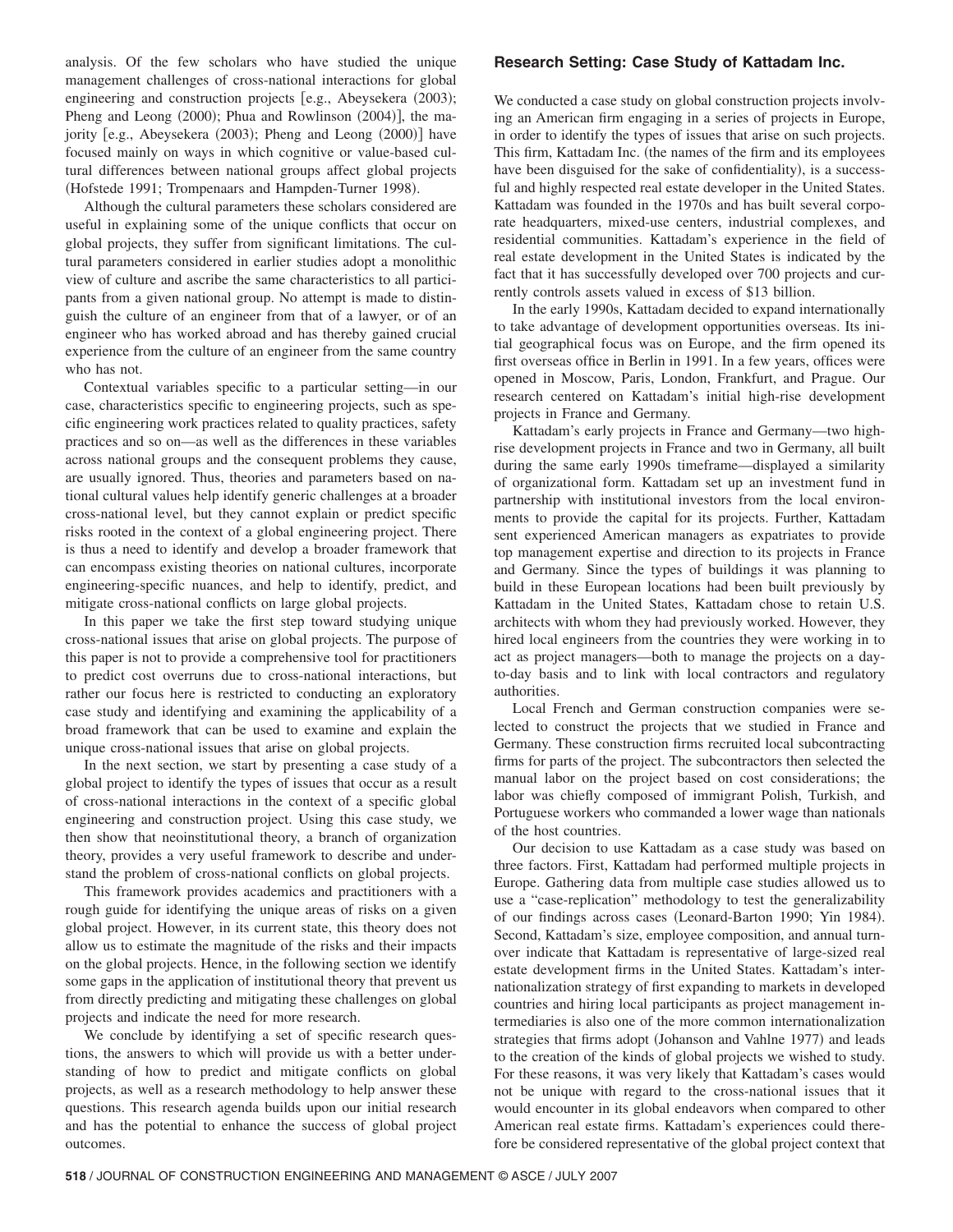we wished to explore. Third, Kattadam was a willing participant in our research endeavor and was open to providing us with the data we required—a key practical consideration when embarking on field-based research (Pettigrew 1990).

## **Research Method**

Our aim was to explore and uncover the unique types of issues that arose on global projects. Thus, to investigate the issues that arose on Kattadam's projects in France and Germany, we adopted a qualitative research methodology. Scholars have noted that such a method is particularly apt for exploratory research where the objective is to gain familiarity with a problem or to generate new insights for future research (Scott 1965; Eisenhardt 1989). Our data was mainly collected through face-to-face unstructured interviews (Spradley 1979) with project personnel. English was used as the language for interviews, and all our informants demonstrated considerable competency in this language. Typically we asked the informants to talk about the challenges they encountered working on the project, specifically with other national groups.

We interviewed over 20 American, French, and German participants who worked at various levels in the project organizations. Each interview ranged from a minimum of 45 min to a maximum of 3 h with certain participants. We interviewed expatriate managers, project managers, project engineers, local contractors, and architects. In several cases we conducted multiple interviews with several of our informants and compared comments made by various people on a given issue, to increase the internal consistency and validity of our data (Yin 1984). The interviews were conducted 2 years after the completion of the projects, yet although our informants were unlikely to remember all the minute details of the project, they were able to recall and provide details about several specific incidents. We were able to corroborate these details with other informants.

While conducting interviews, we also followed a technique of "theoretical sampling" (Strauss and Corbin 1998). If we identified a set of parameters that led to a certain outcome, we then directed our enquiries to determine the change in the outcome, given a change in the set of parameters. This enabled us to obtain a better understanding of the causes and drivers behind the incidents on these projects. For instance, we often investigated whether the observed outcome of a certain type of incident was due to the presence of national differences among the participants. We did this by interviewing participants about the processes and outcomes of incidents (e.g., design reviews) in cases where all participants were of the same nationality. We then interviewed participants to ascertain the outcomes of similar incidents when cross-national participation was involved. In this manner, we could investigate whether a particular observed outcome had occurred irrespective of the global dynamics involved, or was due to the unique cross-national dynamics that exist on global projects. We used project documentation as a supplemental data source to participant interviews.

We transcribed our interviews and then "coded" these interviews (Strauss and Corbin 1998; Glaser and Strauss 1999). During the process of coding, we went through each of the interview transcripts and extracted every reported incident or anecdote that involved project conflicts, delays, and/or extra costs. Each of these incidents was assigned to a category. For instance, delays that arose in trying to sort out the differences between American and French or German building codes were classified under the

code "problems due to differences in building codes across countries." These categories or codes emerged from our data.

We initially started with broad categories such as "problems in the design phase." However, as more incidents were coded, we were able to classify incidents into subcategories within the main category—such as "delays due to differences in building codes across countries" within the "problems in design phase" category. Once all the incidents from the transcribed interviews were classified into subcategories, we went through each subcategory and eliminated incidents that did not arise as a result of cross-national differences. For instance, on one of the projects we studied, the local supplier of reinforcing steel bars was not able to fulfill his obligations on time. However, since this incident involved a local supplier and local construction personnel, we did not consider this incident as being relevant to our study of unique cross-national issues that arise on global projects.

We then identified those subcategories populated by recurring incidents of conflicts and delays that occurred both in France and Germany (in cases where the same incident was referred to by American and European participants, we noted the nuances pertaining to each participant's perspective to examine the drivers behind the incident, but considered these anecdotes as contributing only to one incident within the subcategory). These densely populated subcategories thus indicated some of the different types of cross-national problems that were likely to occur on global real estate projects. Since each of these subcategories featured multiple incidents from different projects, they represented general types of cross-national issues with the potential to arise on other global real estate projects and were not specific to any single project that we studied.

Hence, through the systematic process of asking open-ended questions, coding across informants at various levels and from various nationalities, and by comparing their anecdotes and generated codes, we were able to arrive at a preliminary model of some of the cross-national challenges on global real estate projects. Further, these identified challenges are situated within the engineering context, unique to the cross-national dynamics present on global projects, and are general to the extent that they have been observed to occur on multiple projects within our small sample.

## **Findings**

Through the process of coding identified above, we identified the following three main categories:

- 1. Problems in project planning phase;
- 2. Problems in design phase; and
- 3. Problems in construction phase.

In addition we identified the following six subcategories that pertained to cross-national challenges on global projects:

- Problems due to different information gathering techniques;
- 2. Delays due to conflicting aesthetic views;
- 3. Problems due to differences in building codes;
- 4. Problems due to differences in available building materials;
- 5. Delays due to differences in contracting practices; and
- Delays due to differences in regulations.

Fig. 1 depicts the codes that we generated. We now discuss each of these codes in detail.

#### *Problems in the Project Planning Phase*

In the project planning phase, we found several instances where difficulties arose due to different information gathering tech-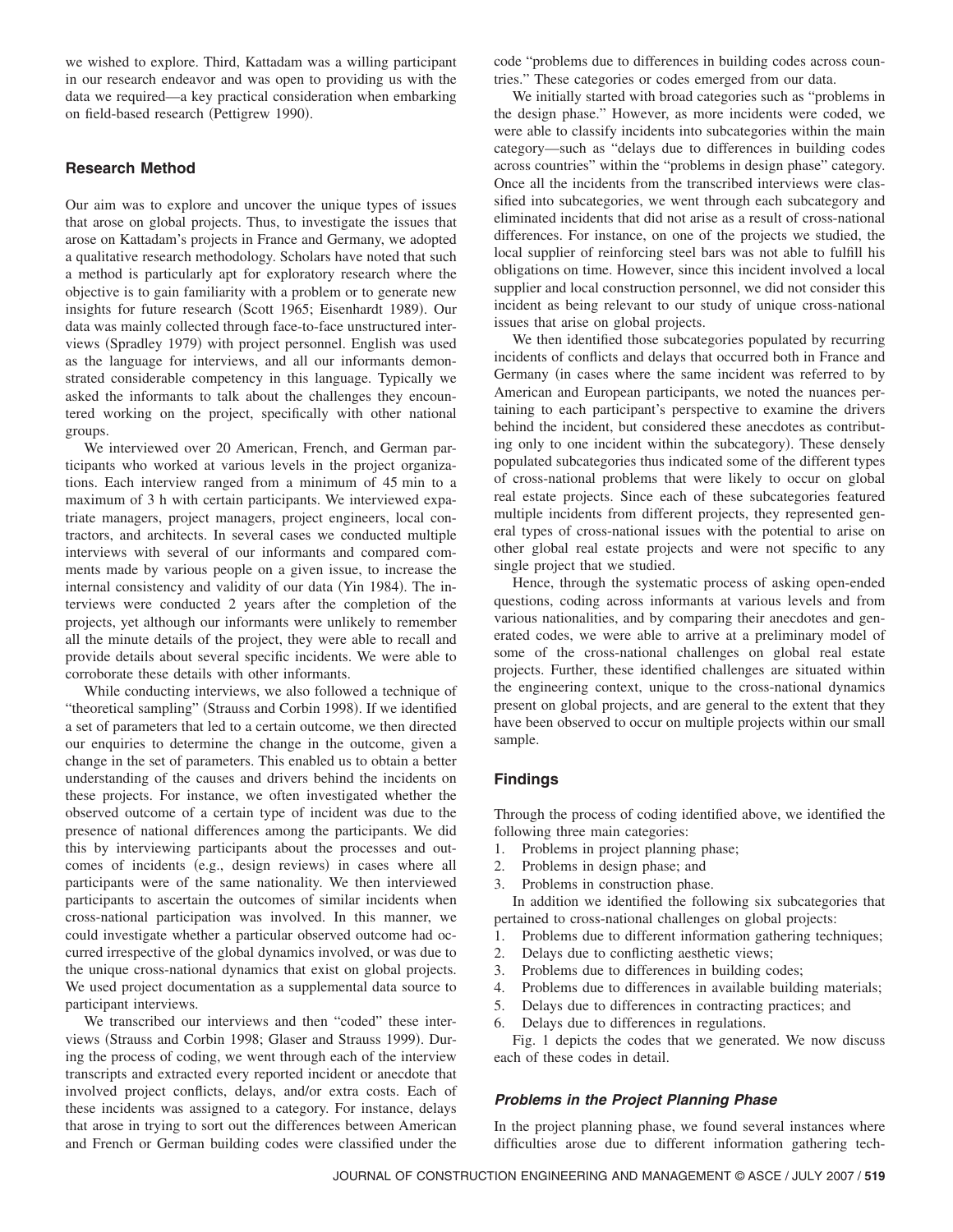

niques used to shape development projects in the United States and in Europe. On a project in Germany, Kattadam's corporate headquarters' marketing department in the United States had requested the local site office to collect certain types of demographic data. They intended to use these data to aid them in deciding the types of real estate developmental efforts (residential, retail, etc.) that they should pursue. However, since German markets are less open than U.S. markets, the local German employees were unable to collect these data. Initially, this led the American marketing representatives into questioning the efficacy of their German counterparts and conflict ensued as a result of these national differences in available demographic data. After several arguments and discussions, the Americans finally understood the German point of view and changed their data requirements to be more in line with locally available information. We also encountered similar problems in the French projects.

## *Problems in the Design Phase*

Three types of problems occurred often in the design phase. We discuss them here.

## **Delays due to Conflicting Aesthetic Views**

American and European aesthetic views frequently conflicted in the design phase, leading to project delays. For instance, most high-rise buildings with glass façades in the United States have windows that are "inoperable"—they cannot be opened and closed. Air conditioning systems control the temperature within the buildings. In France and Germany, however, most windows in high-rise buildings are "operable." The American expatriates and architects preferred to design buildings with nonoperable windows, while in contrast, the European project managers were afraid they would lose respect among their peers if they constructed an "ugly" building with nonoperable windows. In addition, they pointed out that, if such a structure were built, no one would be willing to lease it. One of the American expatriate managers working on the first Kattadam project in Germany described this scenario:

Kattadam has some specific expectations for system performance on the buildings that they build. Some of these expectations are different in the United States and Germany. For instance, in the U.S. buildings are regulated almost completely by mechanical systems. In Germany there is a more passive approach to energy usage and consumption, substituted by operable windows that you can open—a more natural approach. In the U.S. buildings are taller in harsher conditions and there is a push towards creating totally air-conditioned environments. The process of bringing the Germans to see the American point of view and vice versa was a challenge. Kattadam came from an American perspective, trying to create an American building in Berlin. We were wrong. So in contrast to the opening stance of "We will not have these goddamn operable windows," we do have them since it's the right thing to have. It was tough to push ourselves out of our box.

Such differences in aesthetic views led to tensions between the American and German project participants. The American representatives initially tried to force their aesthetic views on their German colleagues and were rather inflexible in their stance. The German representatives met this attitude with hostility, and this led to altercations on the project. After a delay of almost a month, the Americans finally came to the conclusion that German practices were best suited for buildings in Germany, and the project was allowed to advance.

Even though the Americans had come in with preconceived notions on the aesthetic design of the structure, they were eventually able to take a decision that fit in with local cultural norms and helped the project progress.

## **Problems due to Differences in Building Codes**

Aside from aesthetic views, differences in building codes also often led to delays. There were cases where Kattadam's architects submitted designs that violated French or German building codes. In such cases, the local French or German engineers would send the designs back, notifying the American architects of the violation. The architects then had to rework their design, which led to delays.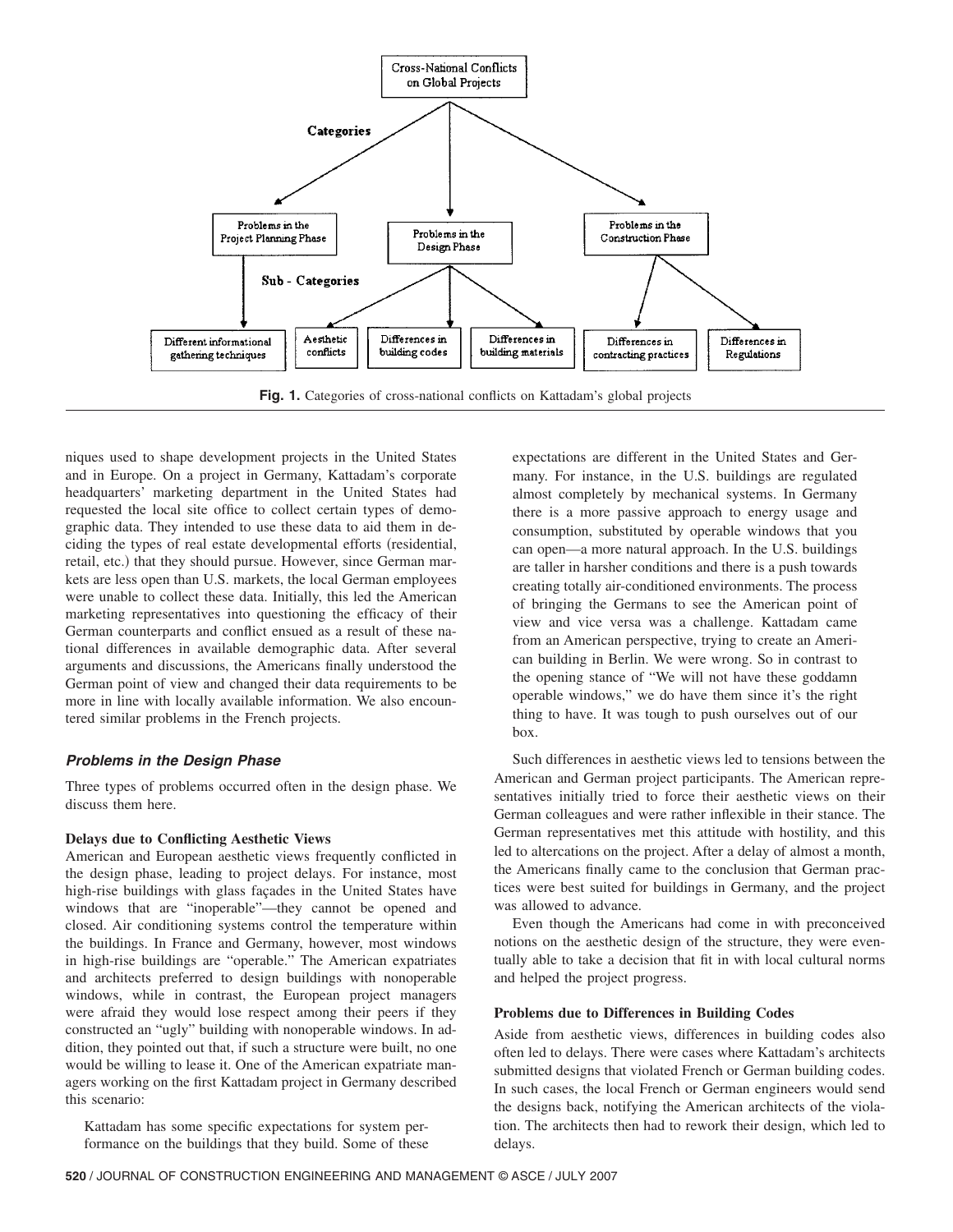To be sure, the American architects knew they were working in a different environment with different building codes. In many cases, they had referred to French and German building standards and had made the necessary modifications. Not all elements of the design led to delays as a result of differing building codes. However, due to their lack of experience in working in France and Germany and due to the time constraints involved with the project design, the American architects' attempt to incorporate all relevant German and French design principles was not completely successful. There were several occasions where such building code-related issues did occur (although the number of design elements where French and German standards were incorporated far exceeded the number elements where they were not). For instance, fireproofing systems, sprinklers, and staircase designs were some of the units where differences in building codes inhibited the smooth completion of the design phase on the French projects.

Each occasion where a difference in building codes was unearthed contributed to a delay in completion of the design, since the designs had to be sent back to the United States and extra work had to be done. In several cases there was a clear reason for the difference in building codes between the United States on the one hand and France and Germany on the other, based on the historical origins of the French and German construction industry. However, there were some instances where the reasoning behind the French and German building standards was unclear. When such an issue was brought up, the American architects tried to understand the basis for the French or German standard before implementing it in their design. This process led to additional delays until the architects were able to rationalize the design philosophies.

In a few cases, their French and German counterparts could not adequately explain the rationale behind some of the building standards. In such cases the delays were greater, and there were even occasions of conflict between the American architects and the French and German engineers since the American architects did not automatically accept the French or German standards as a given. A French architect who was hired as a consultant to the American architects stated

Every time we have to teach them again. The problem is they want to understand what is the basis behind this code? If you can explain that it can work this way then they are happy. The difficulty is if we say "no the code does not allow that." They do not easily accept this. Their approach is quite pragmatic. To a certain point we can explain the history of the code, but in some case, some code issues are contradictory with reality and we can't explain why.

Thus differences in building standards between the nationals involved led to reworking drawings and some clarification discussions that were often time consuming and resulted in additional project delays.

## **Problems due to Differences in Available Building Materials**

We also observed recurring problems due to differences in building materials. The American architects in charge of designing the structures were not completely cognizant of the availability of certain types of building materials in Europe. For instance, the American architects had designed a steel building in Germany. For various historic and economic reasons, however, steel construction was not a popular method of construction in Germany in the early 1990s, and German construction companies had only

limited experience building steel structures. A redesign in concrete had to be done, and this resulted in delays and extra costs. An American expatriate manager observed

Steel is much cheaper and more effective in the US. Germans have an entrenched history of concrete—since post World War II there was no way to pay for steel in construction. There was a big debate between Kattadam and also the German bank on the feasibility of using steel. "What do you mean steel construction?" they asked. You couldn't even find a steel contractor in the Berlin area. Kattadam came at it from an "it must be steel" perspective and then we stopped and listened to their partners and learned. At first it was very hard and we were at loggerheads on many issues. The German partners were distraught that this wouldn't work in Germany. That was tough—it was a hard discussion and we learnt.

Another problem with building materials occurred with regard to the materials chosen to adorn the façades. In one structure in France, for example, special glazing designed for the lobby was not available in Europe and had to be imported from Japan, at prohibitively high rates, thus increasing the overall project cost.

## *Problems in the Construction Phase*

Two types of problems occurred often in the construction phase. We describe them below:

#### **Delays due to Differences in Contracting Practices**

Differences in contracting practices between American and Western European firms led to problems in the construction phase of the project. In design–bid–build contracts, American designers typically perform close to 100% of the design. Contractors in the United States usually perform no—or minimal—design, and subcontractors create "shop drawings" to specify and guide their installation activities. In contrast, designers in France and Germany perform only around 80% of the total design for the project. Local general contractors then complete the design in a manner that aids their ability to construct the work. Kattadam's American architects supplied the local contractors with almost fully completed designs in their projects in France and Germany. This upset the French and German contractors as they were not allowed to complete the designs in a manner they thought more suitable. This in turn led to conflicts. The American project manager on one of the German projects summed this situation up as follows:

In the United States, we have 100% complete working drawings since time is money and once you start it costs a lot of money to stop. Therefore you invest up front in a complete set of drawings with no ambiguity and bid them out so that, once construction starts, it never stops. In Germany it is not the culture. In Germany you create a design specification for an engineering system. Say you'd like the Air Conditioning system to perform to these specifications. The General Contractor has an engineering workforce that completes those drawings. That is an anathema to our culture. "How can you let your General Contractor design such things? You'll lose money!," etc., etc. In Europe, the General Contractor can design things the way he'd like to build it. As long as you protect yourself with the design specifications, you as the owner/ designer don't have to sweat the details.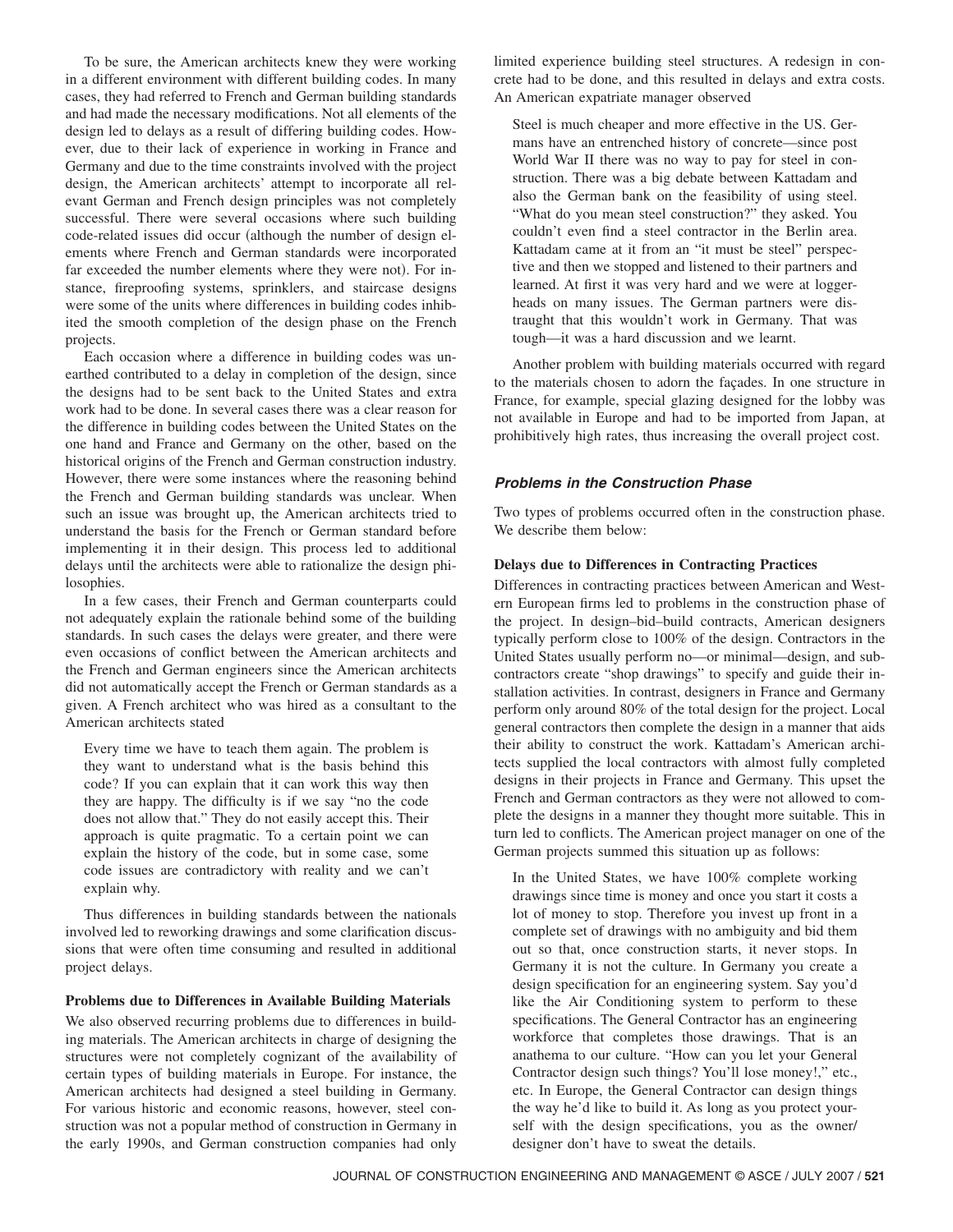Kattadam's American representatives who were well experienced in the American construction industry came from a background wherein contractors did not necessarily have the capability to perform engineering design. Thus, they initially refused to trust the European contractors' ability to perform design. The French and the German contractors on the other hand insisted on being allowed to modify the design as per their judgment, while keeping in line with the overall design specifications. This led to several instances of long delays and negotiations on the project until the American expatriates accepted the way in which the French and German construction systems worked, and were convinced as to the design capabilities of the local contractors. As in the case of disputes over the aesthetics of the buildings, the American expatriates eventually relented and allowed the local European contractors to complete the design drawings.

## **Delays due to Differences in Regulations**

Our final code relates to a set of problems that arose as a result of differing local regulations. Construction practices in the United States call for obtaining certain permits from the local regulatory authorities before starting construction operations. In France and Germany, many more approval permits (and in some cases different types of permits) must be obtained than in the United States; Kattadam was prepared for the existence of regulatory differences between France and Germany and the United States; they hired local contractors and consultants to help identify and deal with the local regulatory requirements, since they had not previously been exposed to European construction practices. Despite these efforts, in several instances they grew increasingly frustrated at the lengthy process of obtaining project approvals in France and Germany. A French contractor described a situation on one of the projects in France:

The way we build in France—we have a bureau of controls. It is a person who is paid by the developer and you cannot do without him in France. It is the law and several times the American people did not like this. The Americans say always "we do not have this system in America—if we want to do like this, we do like this—we don't want to have this person (bureau of control representative)." In one meeting I told the Americans, the bureau control said we had to apply for this permit and the Americans said "Bureau of control! Let them swim to America!"

We use this anecdote to highlight a problem that arose due to differences in local regulations. Note, however, that the American representatives in this somewhat amusing case displayed a level of frustration far greater than the level of frustration displayed in the other anecdotes that we heard. Nevertheless, the common point underscored by this particular incident and other similar ones we encountered is that, despite accepting the existence of differences in local legal regulations, in some cases Kattadam's representatives were unhappy with the amount of extra work they needed to do for the project to progress.

This frustration was caused in part by the fact that Kattadam's officials were not used to working in the French and German environments and thus did not know what to expect. In some cases, Kattadam's officials (as the anecdote indicates) often thought that they had filled in the required forms and prepared to perform a portion of the work, only to find that their plans were stymied by additional regulations that they needed to comply with. In addition, although they had allowed for activities such as obtaining extra local permits in their schedule, they had not accurately budgeted the time needed for these activities, which led to delays in Kattadam's initial project plans. Thus cross-national differences in the amount and types of regulatory permits that needed to be acquired led to delays on Kattadam's projects.

## *Discussion of Findings*

All the categories of cross-national issues identified above led to delays and/or cost overruns on Kattadam's projects. Kattadam's experiences cannot be ignored or viewed as an extreme case that occurred due to "cultural imperialism." Kattadam had, to some extent, anticipated the existence of cross-national differences. For instance, Kattadam was aware that differences in building codes and local regulations existed, although they were not fully aware of all the nuances of, say, the local building codes. Further, the incidents described by Kattadam's expatriates indicate that although Kattadam came in with the assumption that many practices would be similar to those in the American construction industry, for the most part they were not entirely unrelenting in these assumptions.

After lengthy discussions, they could be convinced to change their views to be more in tune with the French and German construction practices. The incidents described above that relate to differences in aesthetic values and differences in contracting practices particularly exemplify Kattadam's ability to change its mindset. On both these occasions, Kattadam backed down from its initial stance and accepted the use of operable windows and the ability of French and German contractors to create design drawings. Kattadam was thus affected more by a lack of relevant cross-national knowledge and experience than by "cultural imperialism."

To offset their lack of relevant knowledge, Kattadam could have spent more time investigating the local construction practices in France and Germany before entering these markets. However, formal research studies would have been time consuming and difficult to conduct. There is a lack of relevant and available material to identify differences between the way the construction industry operates in the United States versus how it operates in France or Germany. Although some literature provides information on global projects, most of it is written more in the form of a memoir [e.g., Richards (1999)] or set of anecdotes, as opposed to general theoretical frameworks and strategies that practitioners can apply in their own contexts.

Kattadam had recruited local French or German representatives as project managers to help them overcome some of these cross-national differences and to liaise with local contractors. These managers played an advisory role and helped mitigate the overall effect of several cross-national differences by alerting Kattadam to these differences and playing a mediating role between Kattadam and the local contractors. Cross-national conflicts would most likely have been much greater in the absence of these local representatives. However, since the ultimate decision-making powers had not been devolved to these representatives and were still in Kattadam's hands, Kattadam's representatives had to ultimately negotiate the cross-national differences that occurred. Thus, these conflicts due to national differences could not be completely avoided.

Further, Kattadam is not unique with respect to having experienced such cross-national problems on their construction projects. Pheng and Leong (2000) report a similar incident relating to our coded category—"delays due to differences in contracting practices"—in their study of a hotel development project in China with American participants. Differences in the amount of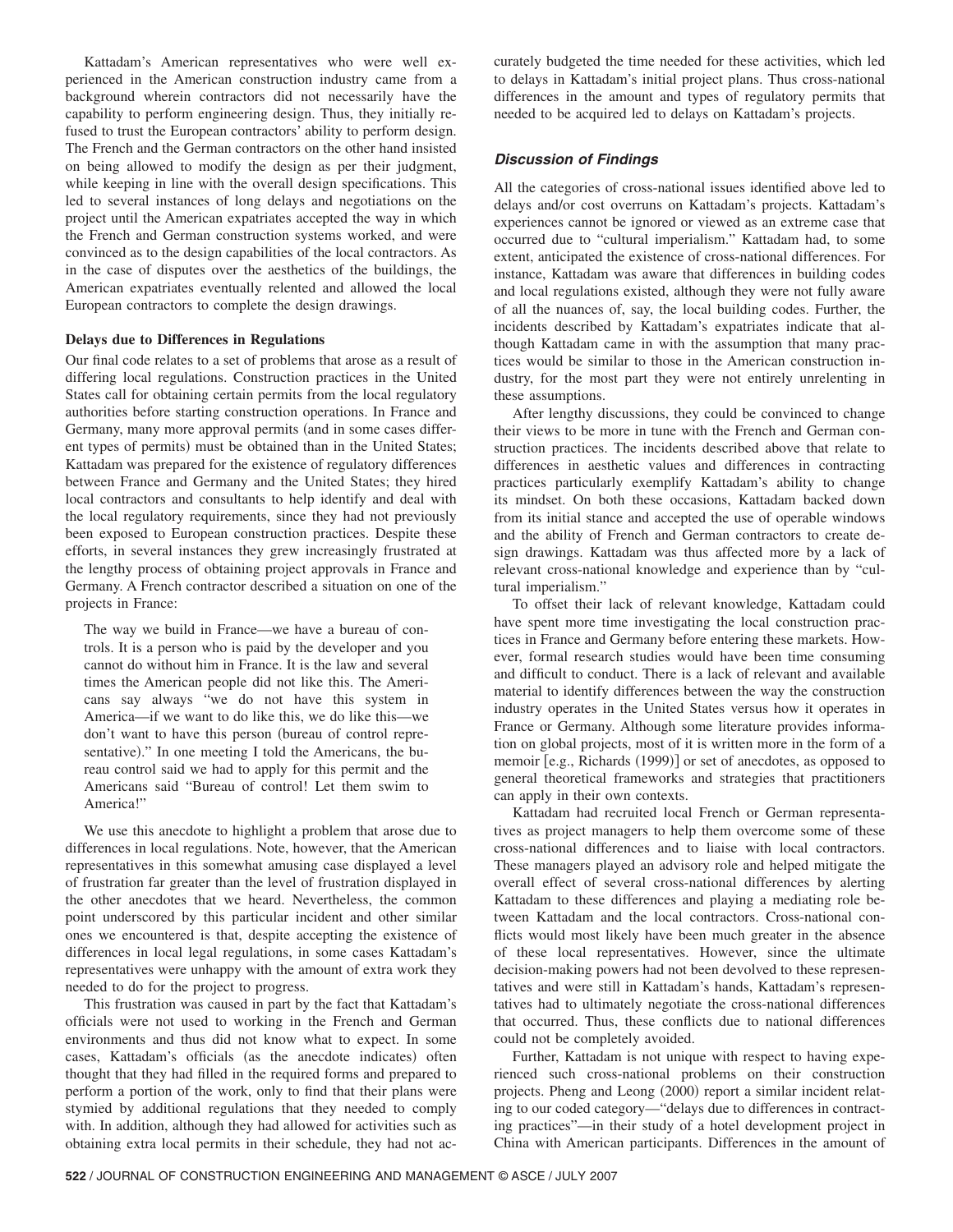design work done by American versus Chinese building contractors led to problems on this project. Also, Orr (2005), in his study of global project participants, reports several incidents related to our coded category—"problems due to differences in available building materials." Thus it is not uncommon for firms in the global construction industry to experience cross-national problems of the types that Kattadam encountered.

For these reasons we believe that our findings are not an instance of an extreme case, but can be indicative of the types of cross-national issues encountered within the domain of global real estate projects involving firms that venture into unfamiliar international environments. Such issues could also occur in familiar global environments if large personnel turnover exists from project to project and knowledge transfer mechanisms within the organization are absent.

While Kattadam's experiences were not extreme, the codes that we unearthed can by no means be considered as exhaustive or completely representative of cross-national issues on global projects. Our research was restricted to global real estate projects, and as a result we were not in a position to observe contextual nuances that would arise in, say, large global transportation projects. Also, the size of our sample was not large and therefore our findings cannot be overgeneralized to all real estate projects.

Depending on the context and the nations involved, global real estate projects could experience different sets of cross-national problems. Nevertheless, the purpose of our exploratory case study was not to generate a comprehensive list of cross-national issues that occur on global projects, but to study some representative case examples and attempt to find a theoretical framework that would genetically describe and explain cross-national problems on global projects. We believe that sociological neoinstitutional theory is one such framework. In the next section, we take a break from our empirical research and introduce the basic concepts of neoinstitutional theory, following which we return to the Kattadam case example and demonstrate the theory's applicability as a unified framework to explain challenges on global projects.

#### **Neoinstitutional Theory**

Neoinstitutional theory evolved in response to certain practices, procedures, and structures that could not be explained by prevailing rational-actor theories (Goodrick and Salancik 1996). For instance, bureaucratic organizations continued to follow rules that in some cases interfered with the organizations' purposes (Merton 1936). In such situations, rational-actor theories would have predicted the demise of such rules. Scholars attributed this anomaly to taken-for-granted schemas that the environment imposed on actors and regulated their behavior in nonrational ways. These beliefs or schemas are termed "institutions."

Merging concepts elaborated by Greif (2005) and Scott  $(2001)$ , we define institutions to be "a set of norms, rules and values operating in a given environment that help generate a regularity of behavior among actors affected by that environment." Institutions are environmental characteristics that influence groups of actors and lead to a regularity of behavior among actors in the domain of influence of the institutions. This regularity of behavior may not necessarily be completely rational or consistent—it is often arbitrary.

For example, legal traffic rules are institutions imposed by governments that lead to a regularity of behavior where people drive on the right side of the road in the United States and parts of Western Europe. In other countries, a different instance of this

institution may lead to a different regularity of behavior where people drive on the left side of the road. Early institutional literature stressed the ways by which institutions constrained and directed people to behave in certain regular, perhaps nonrational but homogeneous ways (DiMaggio and Powell 1983). Organizations and actors conform to institutionally specified behaviors since they provide legitimacy. This implies that actors in an environment, say, the French construction industry, would all exhibit certain similar types of behavior.

Several studies have shown that institutions persist and are very difficult to change [e.g., Zucker (1977); Van de Ven and Garud (1994)]. However, while early studies emphasized conformance to institutions, recent studies have focused on how organizations strategically respond to institutional pressures Oliver 1991), how actors influence and structure institutions (Barley and Tolbert 1997; Giddens 1979), how an organization might proffer a veneer of conformance to the institutions whereas its actual practices may vary considerably from institutionalized norms (Meyer and Rowen 1977), and how organizations and actors bring about institutional change (Hoffman 1999).

Given these basic ideas behind institutional theory, we next analyze how this theory performs as a framework to analyze the problem of cross-national conflicts on global projects.

## **Institutional Theory as Framework to Analyze Global Projects**

Institutions lead to regularized or homogeneous behavior within a group, but institutions can often underline differences across nations, as well as industries, firms, and individuals. For instance, the construction industry in the United States has a certain set of institutions (e.g., local regulations, contracting practices) that regularize participant behavior in a certain way. Players in this market take these institutional pressures for granted and behave in relatively regular and predictable ways where for the most part they abide by these institutional forces. However, the construction industry in another country may have different instances of the same institutions (local rules, contracting practices, etc.) that lead to different taken-for-granted regularities of behavior compared to that present in the United States. The construction industry in another country may also have different institutions as compared to the United States (e.g., the expectation and acceptability of bribery). Thus, due to differences in the behavior specified by these institutions, people tend to act in different ways across countries.

Further, many comparative studies of institutions in different countries indicate that it is advantageous for an organization and its participants to embed their activities and procedures within the institutional environment they work in  $[e.g., Hall]$  and Soskice  $(2001)$ , Singh et al.  $(1986)$ ]. As these studies show, firms that follow procedures that deviate from institutional pressures in an environment usually encounter increased transaction costs in conducting business within that environment. Firms are thus likely to develop structures and policies that align with the institutional pressures they face, since such practices lead to legitimacy and a competitive advantage in their home environments. Scholarly work on institutional persistence [e.g., Zucker (1977)] indicates that participants then become used to working in alignment with these institutional forces present in their home environments and begin to take them for granted. This then leads to the development of internalized institutionalized practices that are difficult to change.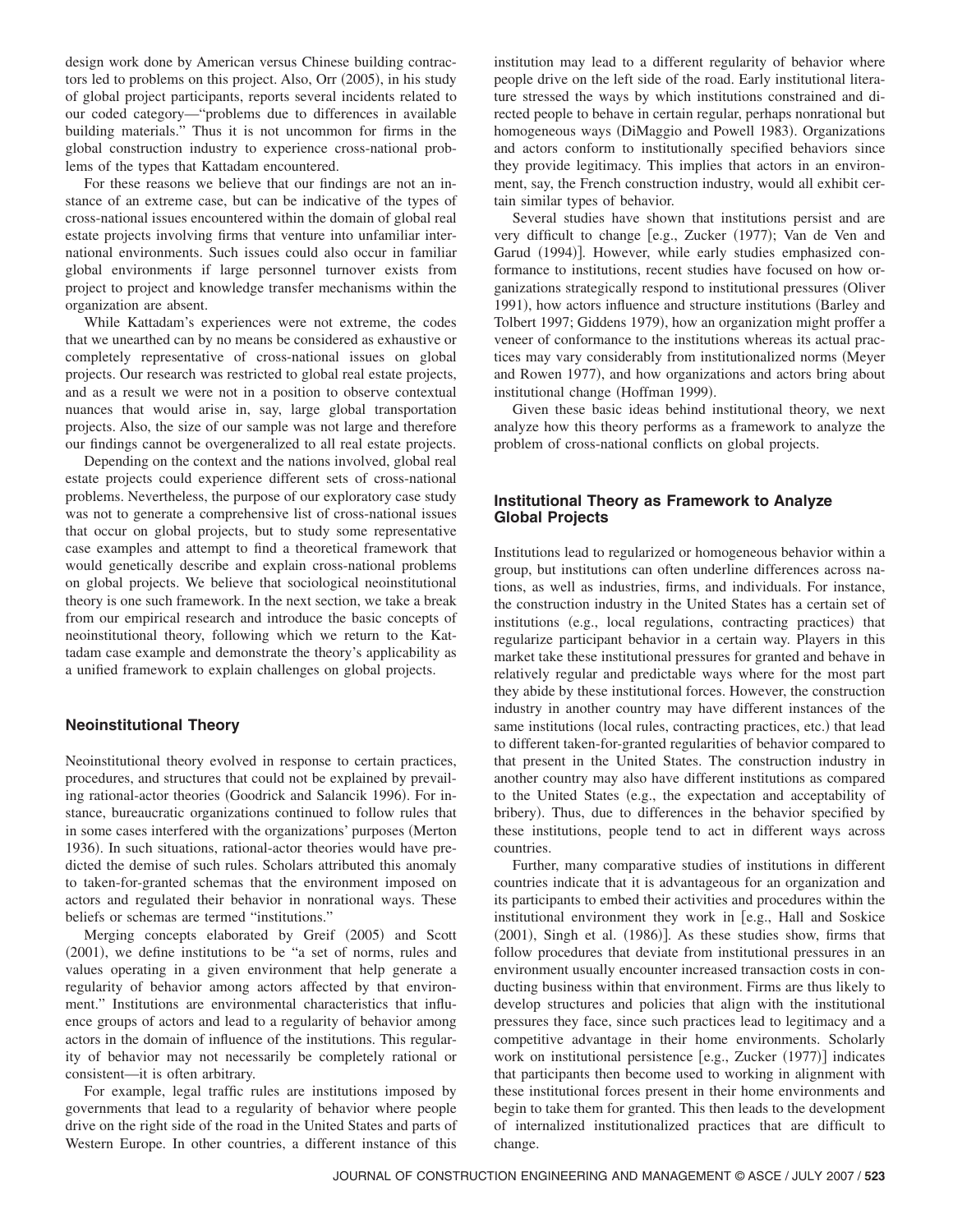| S.<br>no.      | Original<br>category  | Original<br>subcategory                           | Example incident                                                  | Relevant institution                                               | Regular behaviors                                                                                                                                                 | Type of<br>institutional<br>conflict (new<br>category) |
|----------------|-----------------------|---------------------------------------------------|-------------------------------------------------------------------|--------------------------------------------------------------------|-------------------------------------------------------------------------------------------------------------------------------------------------------------------|--------------------------------------------------------|
|                | Planning<br>phase     | Different information<br>gathering techniques     | Collecting marketing<br>information in Germany                    | Rules on what kind<br>of information is made<br>publicly available | Certain types of information<br>are available in the United<br>States; different information<br>is publicly available in<br>Europe                                | Rule based                                             |
| $\overline{2}$ | Design phase          | Conflicting aesthetic<br>views                    | Operable versus<br>nonoperable windows<br>in Germany              | Aesthetic values for<br>building facades                           | Europeans prefer operable<br>windows while Americans<br>prefer nonoperable windows                                                                                | Value based                                            |
| 3              | Design phase          | Differences in<br>building codes                  | Building codes for<br>sprinklers in France                        | Local design rules                                                 | Certain codes are used in<br>Europe; different codes are<br>used in the United States                                                                             | Rule based                                             |
| 4              | Design phase          | Differences in<br>available building<br>materials | Building materials for<br>structural core in<br>Germany           | Norms on what types<br>of materials are<br>frequently used         | Certain materials are used in<br>Europe; different materials<br>are used in the Unites States                                                                     | Norm based                                             |
| 5              | Construction<br>phase | Differences in<br>contracting<br>practices        | Extent of design that<br>contractors can perform<br>in Germany    | Contracting norms<br>and work practices                            | European architects contract<br>to do 80% of construction<br>drawings and contractors do<br>the final $20\%$ ; split in the<br>United States is 100% and<br>$0\%$ | Norm based                                             |
| 6              | Construction<br>phase | Differences in<br>local regulations               | Building permits to be.<br>obtained for construction<br>in France | Local construction<br>rules                                        | In United States one must<br>obtain certain building<br>permits; in Europe one must<br>obtain multiple additional<br>permits                                      | Rule based                                             |

These insights from institutional theory, along with our findings from the Kattadam case study, help us formulate the issues arising due to cross-national differences on global projects. As institutional theory would predict, Kattadam's global projects featured different institutions—rules, norms, and values—at a national level, in the construction industry in the United States versus France and Germany. Taken-for-granted understandings with respect to institutions, such as contracting practices, the roles of specific professionals, aesthetic values, and local materials, varied between the American and French and German participants.

When American and European participants interacted on a project, participants tried to behave in a manner specified by their own set of national institutions, a mode of behavior they had become used to. In many cases, this led to contradictory opinions on what to do or how to do it. These contradictions had to be resolved for the project to progress. However, in many cases, national groups on Kattadam's projects were not completely aware of the differences in institutionalized views prior to the start of the project. Even when they were acquainted with this difference in institutional views on aspects such as aesthetics and contracting practices, participants were—in accordance with the studies on institutional persistence—unable to instantaneously abandon the practices they had used for years in their home environments, since they were used to employing such practices and had taken them for granted. This led to a series of lengthy discussions before these institutional differences could be resolved. The delays caused by these discussions, in turn, led to poor performance on the projects.

For instance, in the case of the incident relating to operable versus nonoperable windows in Germany, there was a difference in institutionalized values relating to aesthetic standards for

façades. These institutionalized values produced a certain type of regular behavior among the Europeans (they all preferred, and took it for granted, that high-rise buildings would have operable windows) and a different type of regular behavior among the Americans (who all preferred to have nonoperable windows). These opposing views clashed and neither party was willing to relent, as each party was used to working in ways dictated by their own institutional environments. Thus, discussions and delays ensued before a resolution was reached. In the incident relating to the extent of design that contractors were allowed to perform, there were national institutional differences in professional norms relating to construction work practices and professional roles of different project participants, such as architects and general contractors.

Institutional theory identifies three categories or types of institutions—regulative, normative, and cognitive or value based. Thus institutional conflicts can take three forms: conflicts due to differences in rules or regulative institutions, differing institutional norms, and differing institutional values. Using these three forms as codes, we can now recode the anecdotes and subcategories that emerged from our data. Table 1 shows the result of the recoding exercise and identifies the institutional differences relating to each of Kattadam's conflicts described earlier.

Thus all the incidents and subcategories relating to crossnational issues that emerged from our data can be recoded under one of the three forms of institutional conflicts. We propose that these three forms can be used as universal codes to analyze crossnational issues on global projects. Based on the applicability of institutional theory to our findings, we believe that institutional theory can be used as an effective framework to describe exhaustively and categorize the unique challenges found on global projects.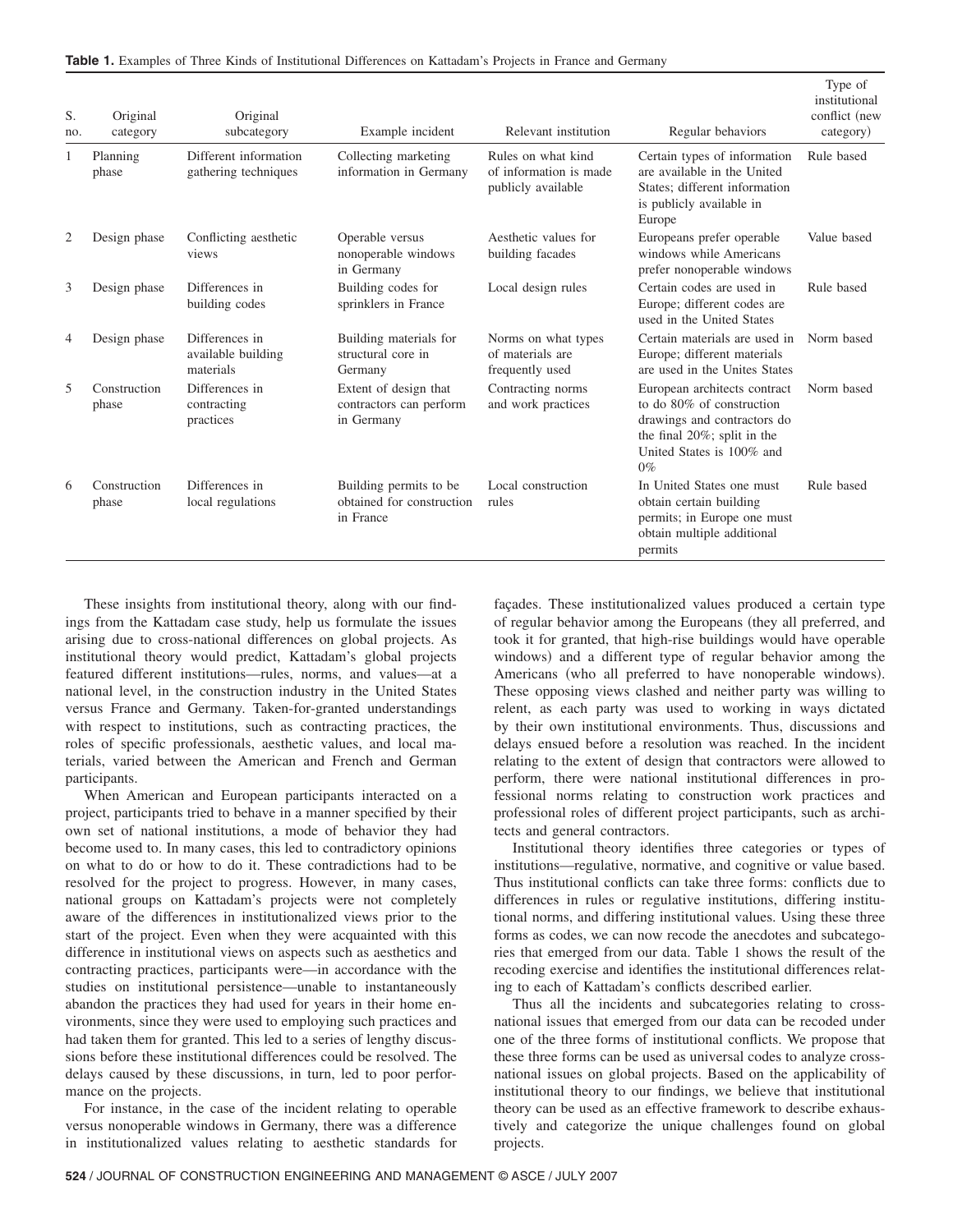Based on an analysis of Kattadam's experience and institutional theory, we can now formulate the problem of issues arising as a result of cross-national problems on global projects as follows:

Cross-national problems on global projects arise due to national institutional differences between participants. Each nation (or other social grouping) has a set of regulative, normative, and cognitive institutions, each of which create specific "logics" that lead to regularities of behavior. Differences between these regularities of behavior among participants drawn from different nations occur on global projects. Project participants often wish to persist with their own cultures and work practices as they are used to working with such practices in their own institutional environments. When neither side is willing to relent, conflicts result on which practice to follow. Reconciling these differences and determining how to act in the face of unfamiliar, "foreign " institutions may lead to misunderstandings, extra work to resolve them, and hence extra costs to a project in terms of time, money, or quality.

It must be noted that cross-national institutional conflicts need not occur to the same extent on all global projects. The presence of a large body of experienced "global participants" could mitigate cross-national issues, or alternatively, the "institutional gap" between the sets of institutions on a project might not be large enough to cause significant conflicts. A project in the U.K. involving Welsh, English, and Irish participants might proceed relatively smoothly with regard to cross-national conflicts.

# **Benefits of the Institutional Theory Framework to Practitioners**

The purpose of this paper is not merely to draw attention to the fact that differences exist between construction practices in different countries—an observation that is quite intuitive for most practitioners. By formulating the issue of cross-national tensions on global projects as resulting from the conflict of opposing institutional forces, we provide a clear framework to understand and attempt to solve these tensions. As we have already observed, most studies on culture have tended to concentrate only on valuebased differences without paying attention to the specific work context. These studies characterize cross-national issues as resulting from abstract "cultural differences" without fully unpacking the concept of "culture." To unpack the notion of culture, we have introduced three specific categories along which cross-national conflicts on global projects can occur. These three categories, particularly the cognitive institutional pillar, subsume most conventional definitions of culture (Scott 2001). Practitioners can now classify cross-national issues on global projects into one of these three specific categories of institutional differences, as opposed to broadly branding them as cultural differences.

Differences in regulative institutions are enforced by state police powers; violating them leads to fines or imprisonment. Normative differences are enforced socially by peer groups; a group member who violates group norms incurs social sanctions such as isolation or ridicule from other group members. And a person who acts in conflict with her or his own values incurs unpleasant cognitive dissonance. Each category has its own unique set of properties and is enforced in different ways, so separate strategies must be evolved to address and mitigate issues under each of these categories.

For instance, institutional theorists generally agree that differences in regulative institutions—those explicit and formal rules that are followed and lead to regular behavior within society, and not legal rules written on paper that may or may not be followed—are generally the easiest to resolve  $[e.g.,$  Scott  $(2001)]$ . In most cases, institutional differences that arise as a result of regulative differences come about as a result of ignorance on the part of one party about the regulative institutions followed in another environment. Since the fact is easily accepted that different regulative institutions or formal rules exist in different environments, such differences can be resolved relatively easily through quick-fix solutions such as summarily educating participants on the different regulative institutional viewpoints.

However, issues that arise due to differences in norms are less clearly understood and therefore more difficult to resolve. Also, differences arising due to cognitive or value differences are the most difficult ones to resolve, since resolving such conflicts often involves changing deep-seated values that can often not be formally expressed or articulated. We observed this in Kattadam's case. Kattadam easily accepted and dealt with the issues that arose due to differences in building codes or local regulations, but it took comparatively longer to resolve issues such as that of differences in aesthetic values. Thus the latter issue resulted in greater "cross-national cost" than the former ones.

Although this might not be a universally applicable rule, project managers can benefit greatly from these insights. For example, as a first step, project managers can classify each crossnational issue that occurs or is likely to occur as a problem due to differences in regulative, normative, or value-based/cognitive institutions. The conflict mitigation strategy can then be based on the insight that regulative institutional differences can potentially be solved relatively quickly through providing information on the different regulative requirements to project participants. Different and more elaborate strategies must be designed to solve issues arising due to normative or value-based institutional differences.

Institutional theory thus provides a framework where practitioners and academics can differentiate between and understand the root cause behind the nature of a cross-national conflict. Practitioners can then design strategic response templates that are optimized for each category of institutional conflict, as opposed to using ad hoc methods of conflict resolution or one-size-fits-all systems for cross-national issues.

We have shown institutional theory to be a useful tool that provides clarity on how to view the cross-national issues on global projects. The next logical step toward mitigating institutional conflicts would be to determine the strategic responses that can mitigate each type of institutional conflict mentioned above. Given a set of situational parameters on global projects, can institutional theory help us predict the conflicts that will occur and design strategies to mitigate them? It is to this that we turn next.

# **Gaps in the Application of Institutional Theory**

To predict the occurrence of and outcome of cases involving cross-national institutional conflicts, as well as to design strategies to mitigate them, we will need to obtain a better understanding of the following issues:

- 1. What are the relevant institutional rules, norms, and values for which differences lead to significant added costs on global construction projects?
- 2. What are the dynamics involved in the resolution of institutional conflicts and what are the factors that govern them?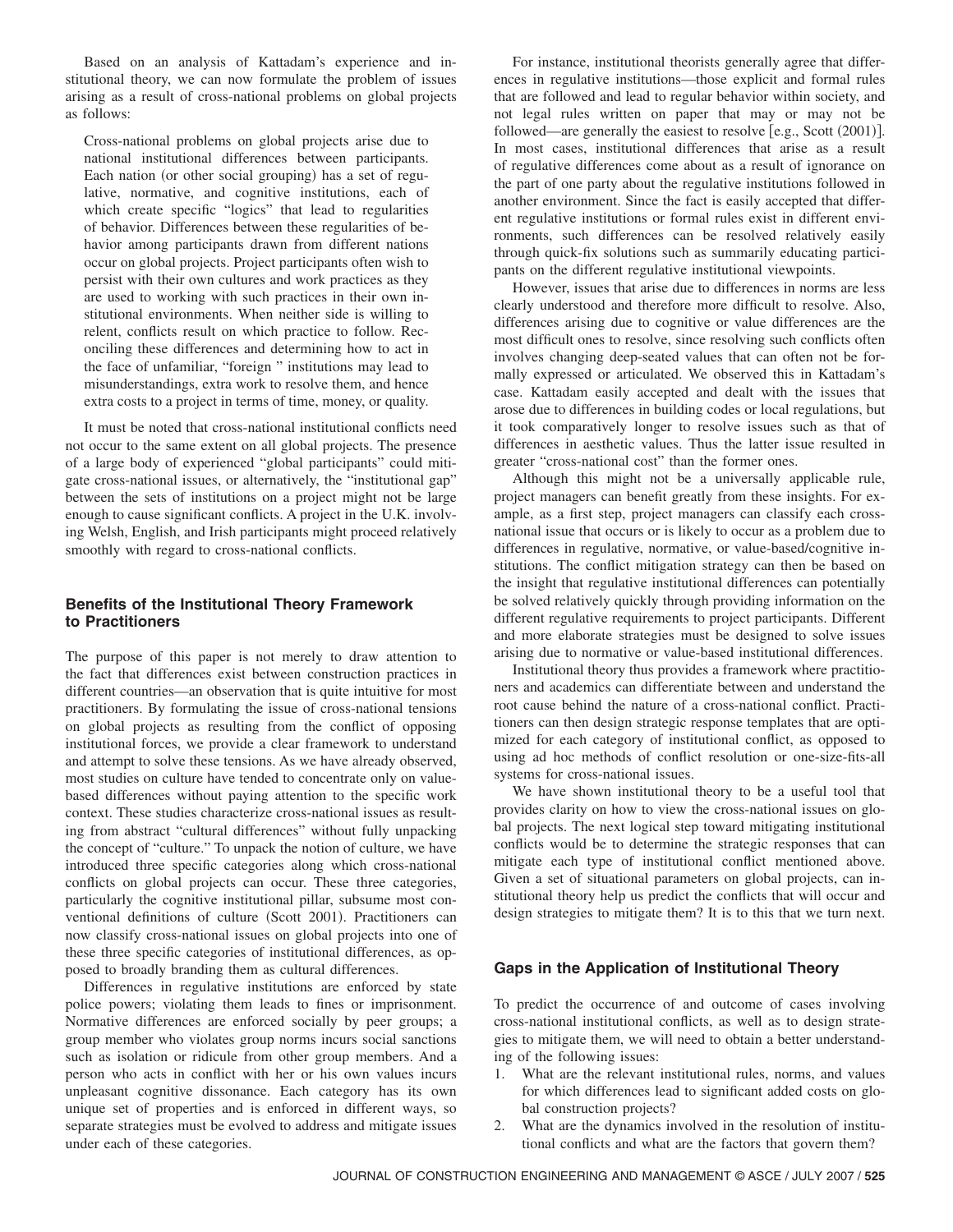By determining the salient institutions that govern global projects, and given a profile of a global project and its participants, we can attempt to predict areas on the project where institutional conflict is likely to occur by looking for institutional mismatches. Also, based on the theoretical insights regarding how parties behave under cases of institutional conflicts, the parameters that govern the resolution of these conflicts, and so on, we can then design interventions to help mitigate conflicts. These interventions can range from redesigning the project organization to prevent certain kinds of cross-national institutional conflicts, providing specific training and awareness programs, utilizing professional mediation services, and so on.

However, two gaps in the extant institutional theory literature prevent us from directly answering these questions and achieving the above aims. In relation to our first question, apart from work by Stinchcombe (1959) and Stinchcombe and Heimer (1985), a transaction cost perspective by Eccles (1981), and some insights on the organization of construction firms (Hillebrandt and Cannon 1990), very little work has been done in analyzing institutions that are prevalent in the construction industry.

Regarding our second question, a large and growing literature exists that analyzes how institutional viewpoints can be changed and what happens when opposing institutional views conflict. For instance, in some organizational contexts, several scholars have noted that when institutions conflict, the institutional form that enjoys greater leverage is likely to emerge as the dominant logic [e.g., Phillips et al.  $(2000)$ ; Haveman and Rao  $(1997)$ ].

Several of the incidents in Kattadam's case align with this view. In the case of the extent of design that a contractor can perform and in the case of whether windows should be operable or not, Kattadam finally gave in to the local institutional logics, as these views held more leverage in the local environment. As a real estate developer, Kattadam's projects were all deeply embedded in the host country's institutions, and since Kattadam was subject to local regulators and reliant on local contractors and consumers to build and occupy its buildings, they saw fit to abide by the local institutional views.

However, other scholars have observed and described several cases for which institutional conflict becomes a contested, multilevel process where different logics negotiate with one another and a "middle-ground" compromise between these views is reached [e.g., Schneiberg (1999); Hoffman (1997)]. Still others have noted that institutional conflicts and shifting political alliances could lead to the rise of new institutional forms (Scott et al. 2000; Morrill 2003). In some cases the fragments of the competing institutional views can be patched together in a process termed as bricolage (Douglas 1986), to create new and hybrid institutional forms [e.g., Clemens (1996); Haveman and Rao (forthcoming)].

These studies provide practitioners and academics with some helpful but still preliminary insights on how institutional conflicts are likely to play out in different situations and the factors that affect their resolution. However, they suffer from some key limitations. Chief among these is the fact that scholars who have studied institutional dynamics in different settings and have noted factors that influence the types of resolutions that occur have not considered institutional conflicts in project settings.

Projects are short-term activities that feature diverse teams (with different and often conflicting sets of institutional beliefs) that will disband at the end of the project. Due to their limited temporal nature, processes such as learning, transfer of information, the formation of institutionalized arrangements, and the resolution of conflicting institutions do not have sufficient time to





develop fully and are frequently disrupted. Institutional dynamics in project settings are therefore somewhat unique as compared to other more permanent settings where time frames are longer. Thus Kattadam and their European counterparts were forced to reach a relatively quick agreement, since inordinate delays would affect both parties. If this time constraint were relaxed, the eventual outcome might also have changed.

In addition, the various works on institutional conflict are yet to be integrated. Various studies have documented and analyzed the different types of resolutions to institutional conflicts, but there is no clear understanding as yet of when a certain kind of outcome will result, and what situational parameters will determine whether, say, a dominant institutional form will overcome a weaker one, as in Kattadam's case, or a completely new, hybrid set of institutions will emerge in a given situation.

The above limitations prevent us from directly applying existing theories on institutional conflicts to the study of global projects. While such theories might provide hints on how institutional conflicts can be resolved, managers on global projects cannot rely on these hints to predict the kinds of conflicts that will occur on their projects and how these conflicts will unfold. This in turn inhibits our capacity to design appropriate strategies to mitigate these conflicts.

The two research questions identified at the start of this section highlight fundamental issues that must first be answered in order to design strategies to mitigate cross-national issues on global projects. We now briefly describe a proposed research trajectory that can help us answer these two specific research questions.

#### **Proposed Methodology**

Fig. 2 describes our proposed research trajectory. Since research on sociocultural and institutional issues on global projects is still in its early stages, we recommend initially conducting qualitative field research (Strauss and Corbin 1998) in the form of more case studies (Yin 1984; Spradley 1979) on various types of global projects. The objective is to understand better the institutional dynamics that occur most frequently and have a large impact on global projects. We recommend using techniques of data collection, coding, and analysis that are similar to those used for the Kattadam study.

Hypotheses can be constructed from these observations and can then be tested rigorously using questionnaires and quantitative analysis. These hypotheses should relate to the ways in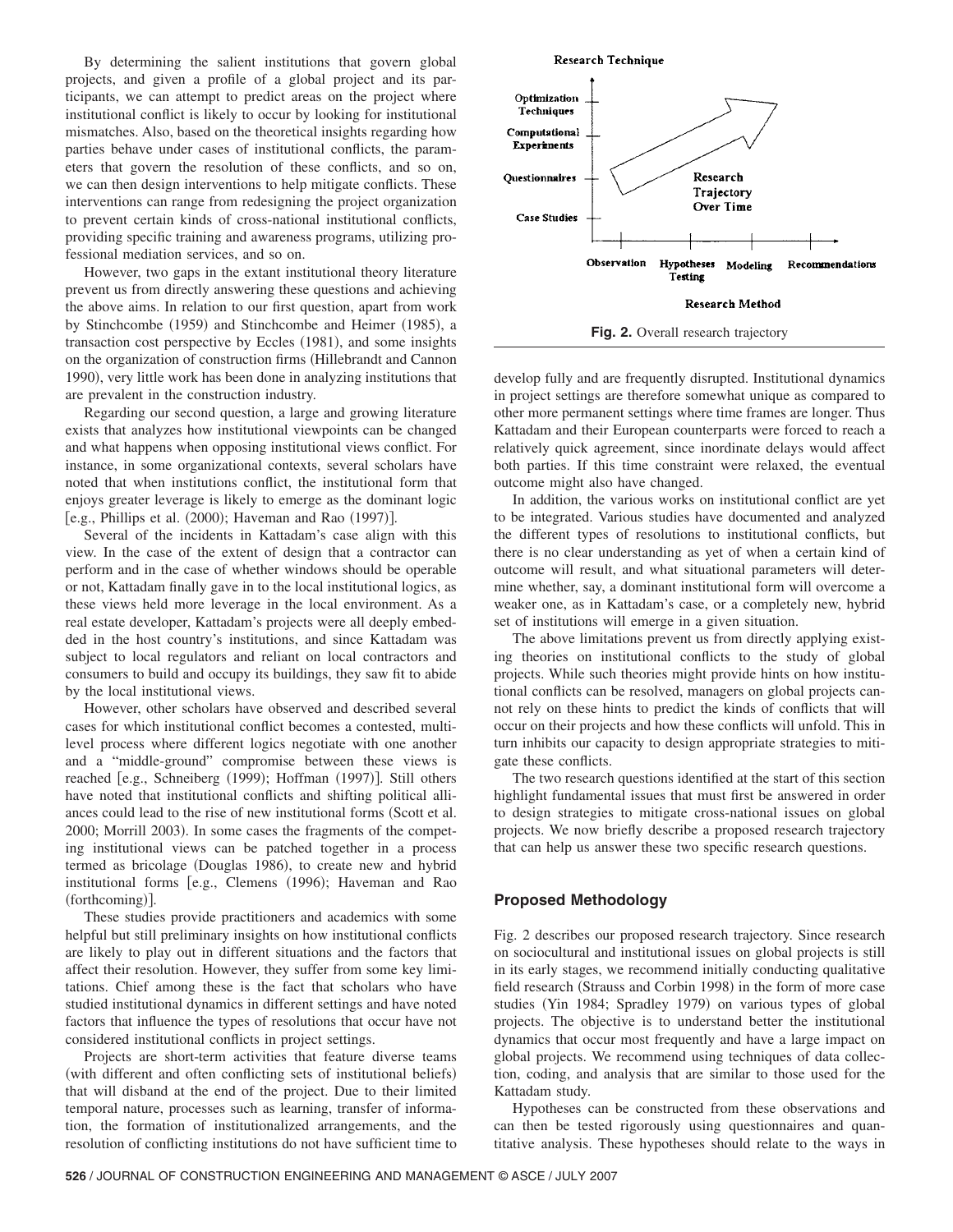which institutional conflicts are resolved as well as to the types of institutions that affect global projects greatly. Validated hypotheses that describe behavior on global projects can then be used to develop representations and reasoning logic to build cause and effect models or "computational simulations" [e.g., Horii et al. (2005); Jin and Levitt (1996)], which can be used to make predictions.

Practitioners can also use such models to perform "what-if" analysis and virtually test out different strategies to minimize the added cross-national institutional costs on their multinational projects. These models can then be calibrated using real-world data and further refined using optimization techniques. Such techniques can be used to suggest interventions that will minimize cross-national conflicts on global projects. By generating findings throughout this research process, we can make recommendations to practitioners on ways to mitigate institutional conflicts.

## **Conclusion**

The aim of this paper is not to demonstrate methods and tools to eliminate all cross-national conflicts on global projects. It was also not our intention to comprehensively document the kinds of issues that construction firms are likely to face as they expand globally. Rather, we see this research as the first in a set of stepping stones that will help us enhance our understanding of the issues unique to global projects.

The primary contribution of this paper has been to identify a comprehensive analytic framework (institutional theory) that can be used to understand the cross-national challenges on global projects. This framework helps to explain the occurrence of crossnational issues on global projects as resulting from one of three kinds of differences among project participants: those in regulative, normative, and cognitive or value-based institutions.

Using the evidence from the Kattadam case studies, we have shown that each instance of cross-national conflict on the global projects we studied arose as a result of one of these three kinds of differences. We have also demonstrated how institutional theory's extant findings such as the dynamics behind institutional persistence help us better understand the drivers behind cross-national conflicts. This in turn helps us develop a richer taxonomy and a more accurate formulation of the problem of issues arising due to cross-national differences, as opposed to merely classifying them as cultural differences.

We have also shown that this framework can already begin to be useful to practitioners faced with real cross-national conflicts on global projects, who can use this framework to classify the cross-national issues they encounter. This classification can help practitioners determine the causes behind the conflicts, the relative ease with which each type of conflict can be resolved, and preliminary strategies that can be used to solve them.

However, institutional theory does not provide all the answers in terms of resolving cross-national conflicts. Institutional conflicts on global projects have not been studied closely enough for us to predict the specific kinds of conflicts that will occur on a given global project and to design specific strategies to mitigate them. The role of factors such as the presence of participants with global project experience in determining our choice of strategy is still unclear. We have consolidated these issues in the form of two broad research questions that need to be answered and have proposed one possible methodology to answer these questions.

Our primary purpose in writing this paper was thus to set out a promising framework that allows us to conceptualize and ana-

lyze cross-national issues on global projects. In this paper we have also proceeded a step further in identifying the limitations of this framework, as well as the intellectual gaps in current knowledge, and have laid out the groundwork for future research. We now invite researchers and practitioners to further critique this framework and help extend it. We also call upon them to contribute toward answering the research questions we have identified through further analysis of global projects, so that our understanding of the nature of cross-national issues on global projects and the ways in which they can be overcome can be increased.

The problem of cross-national issues on global projects has not been adequately addressed thus far. Enhanced understanding of the causes of and remedies for institutional conflict on global projects undertaken to provide drinking water, sanitation, transportation, telecommunications, and housing for the more than one billion additional inhabitants of our planet in the next decade can help to enhance the welfare and security of mankind in an increasingly interconnected and global world. We present this paper as the start of a much-needed dialogue on the mitigation of crossnational issues on global projects.

# **Acknowledgments**

The writers would like to thank the two anonymous reviewers and Dr. W. Richard Scott and Dr. Steve Barley of Stanford University for their extremely helpful comments on earlier drafts of this article. This material is based upon work supported by the (U.S.) National Science Foundation under Grant No. 9980109. Any opinions, findings, conclusions, or recommendations expressed in this material are those of the writers and do not necessarily reflect the views of the National Science Foundation.

# **References**

- Abeysekera, V. (2003). "Understanding culture in an international construction context." *Perspectives of culture in construction*, CIB Publication 275, International Council for Building (CIB), Rotterdam, The Netherlands, 39–51.
- Barley, S. R., and Tolbert, P. S. (1997). "Institutionalization and structuration: Studying the links between action and institution." *Group* Organiz. Stud., 18(1), 93-117.
- Clemens, E. S. (1996). "Organizational form as frame: Collective identity and political strategy in the American labor movement." *Comparative perspectives on social movements: Opportunities, mobilizing structures, and cultural framings*, D. McAdam, J. McCarthy, and M. Zald, eds., University of Chicago Press, Chicago, 205–226.
- DiMaggio, P. J., and Powell, W. W. (1983). "The iron cage revisited: Institutional isomorphism and collective rationality in organizational fields." Am. Sociol. Rev., 48(2), 147-160.
- Douglas, M. (1986). How institutions think, Syracuse University Press, Syracuse, N.Y.
- Eccles, R. (1981). "The quasifirm in the construction industry." *J. Econ. Behav. Organ.*, 2, 335–357.
- Eisenhardt, K. M. (1989). "Building theories from case study research." Acad. Manage. Rev., 14(4), 532–550.
- Flyvbjerg, B., Bruzelius, N., and Rothengatter, W. (2005). Megaprojects *and risk: An anatomy of ambition*, Cambridge University Press, Cambridge, U.K.
- Giddens, A. (1979). Central problems in social theory: Action, structure, *and contradiction in social analysis*, University of California Press, Berkeley, Calif.